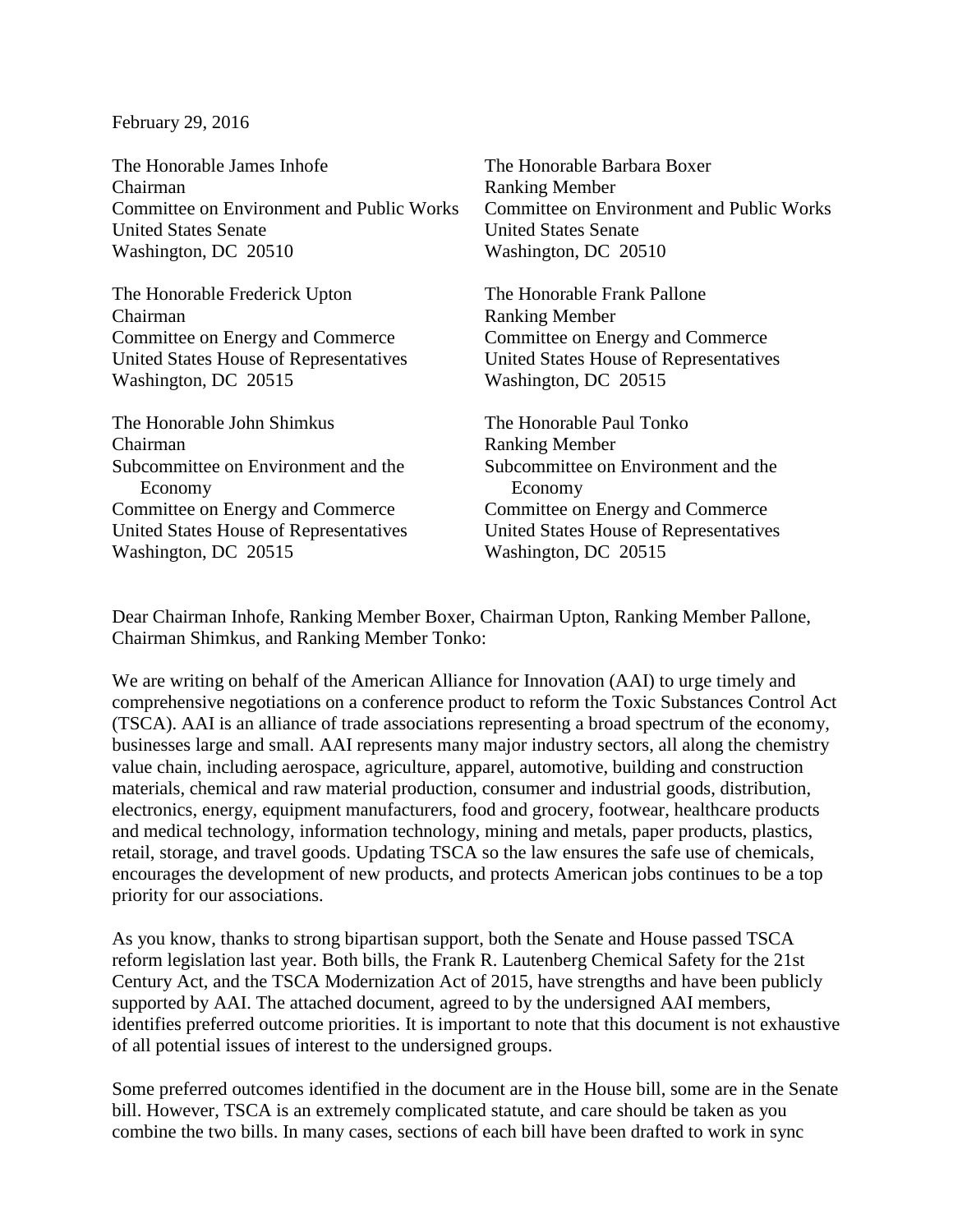with other sections of the bill. Simply cutting and pasting sections of one bill into another without considering effects on the remaining pieces of the final product could be confusing and problematic. We therefore ask that you consider the attached document as a whole.

The members of AAI are committed to doing our part to help finalize a federal approach that will benefit all consumers and industry, and we strongly urge all of you and your bipartisan, bicameral colleagues to make TSCA reform a reality in the  $114<sup>th</sup>$  Congress by finalizing an effective conference product as soon as possible.

Sincerely,

Adhesive and Sealant Council Agricultural Retailers Association Air-Conditioning, Heating, and Refrigeration Institute Alkylphenols & Ethoxylates Research Council Alliance of Automobile Manufacturers Aluminum Association American Apparel & Footwear Association American Architectural Manufacturers Association American Bakers Association American Beverage Association American Chemistry Council American Cleaning Institute American Coatings Association American Composites Manufacturers Association American Farm Bureau Federation American Feed Industry Association American Fiber Manufacturers Association American Foundry Society American Frozen Food Institute American Fuel & Petrochemical Manufacturers American Gas Association American Institute for Packaging and the Environment American Petroleum Institute American Road & Transportation Builders Association American Trucking Associations APA – The Engineered Wood Association Asphalt Roofing Manufacturers Association Association of Global Automakers Association of Home Appliance Manufacturers Auto Care Association Can Manufacturers Institute Center for Environmental Innovation in Roofing Chemical Fabrics and Film Association Color Pigments Manufacturers Association Composite Lumber Manufacturers Association Composite Panel Association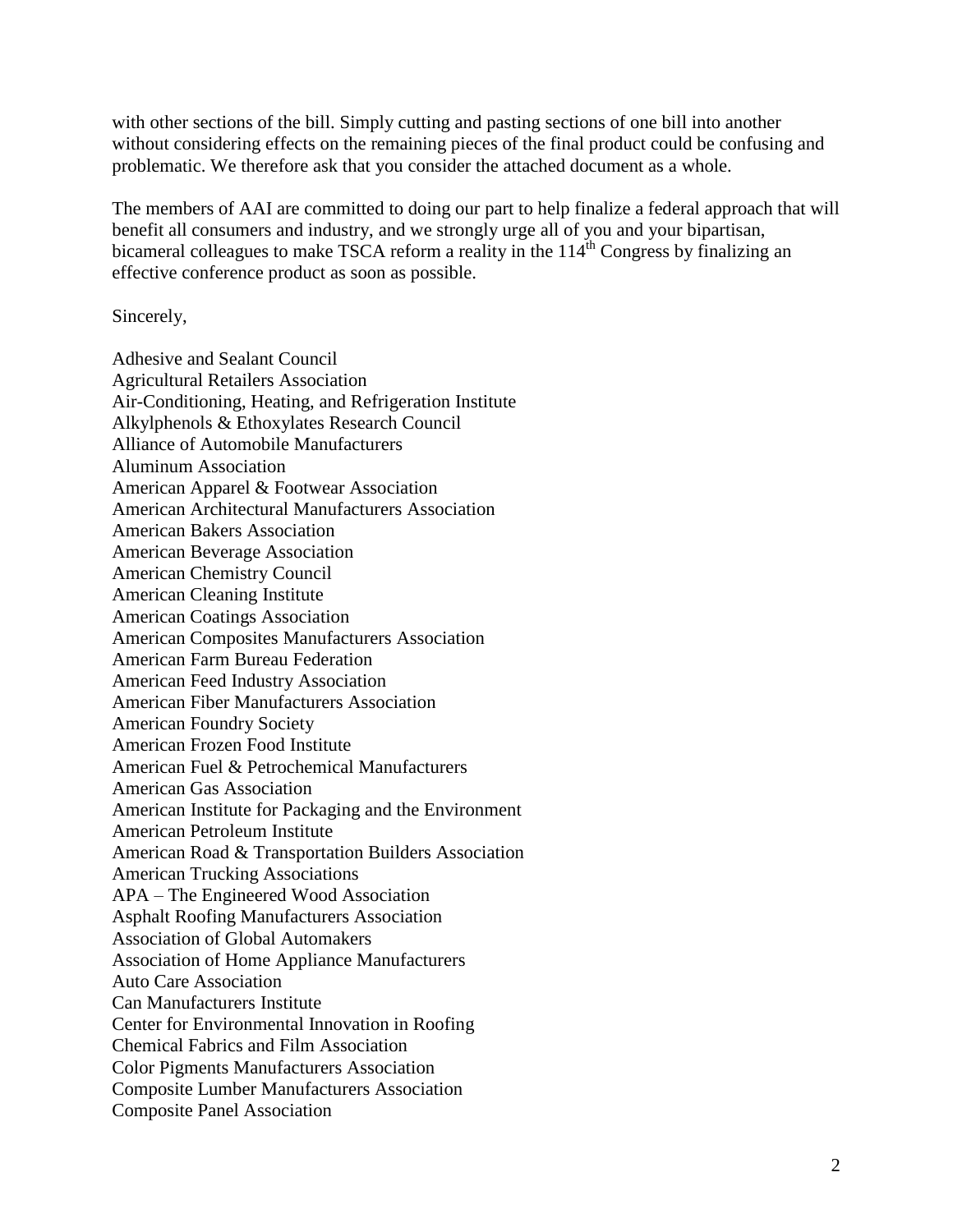Consumer Healthcare Products Association Consumer Specialty Products Association Consumer Technology Association Copper & Brass Fabricators Council, Inc. Corn Refiners Association Council of Great Lakes Industries Council of Producers & Distributors of Agrotechnology Craft & Hobby Association CropLife America Edison Electric Institute EPS Industry Alliance Extruded Polystyrene Foam Association Fashion Accessories Shippers Association Fashion Jewelry and Accessories Trade Association Flexible Packaging Association Food Marketing Institute Gemini Shippers Association Global Cold Chain Alliance Grocery Manufacturers Association Halloween Industry Association Hardwood Plywood & Veneer Association Hearth, Patio & Barbecue Association INDA, Association of the Nonwoven Fabrics Industry Industrial Environmental Association Industrial Minerals Association - North America Institute of Makers of Explosives Institute of Scrap Recycling Industries, Inc. Institute of Shortening and Edible Oils International Association of Refrigerated Warehouses International Fragrance Association North America International Housewares Association International Institute of Ammonia Refrigeration International Institute of Synthetic Rubber Producers International Sleep Products Association International Warehouse Logistics Association Interstate Natural Gas Association of America IPC - Association Connecting Electronics Industries Juvenile Products Manufacturers Association Kitchen Cabinet Manufacturers Association Methanol Institute Motor & Equipment Manufacturers Association National Association for Surface Finishing National Association of Chemical Distributors National Association of Landscape Professionals National Association of Manufacturers National Association of Printing Ink Manufacturers National Black Chamber of Commerce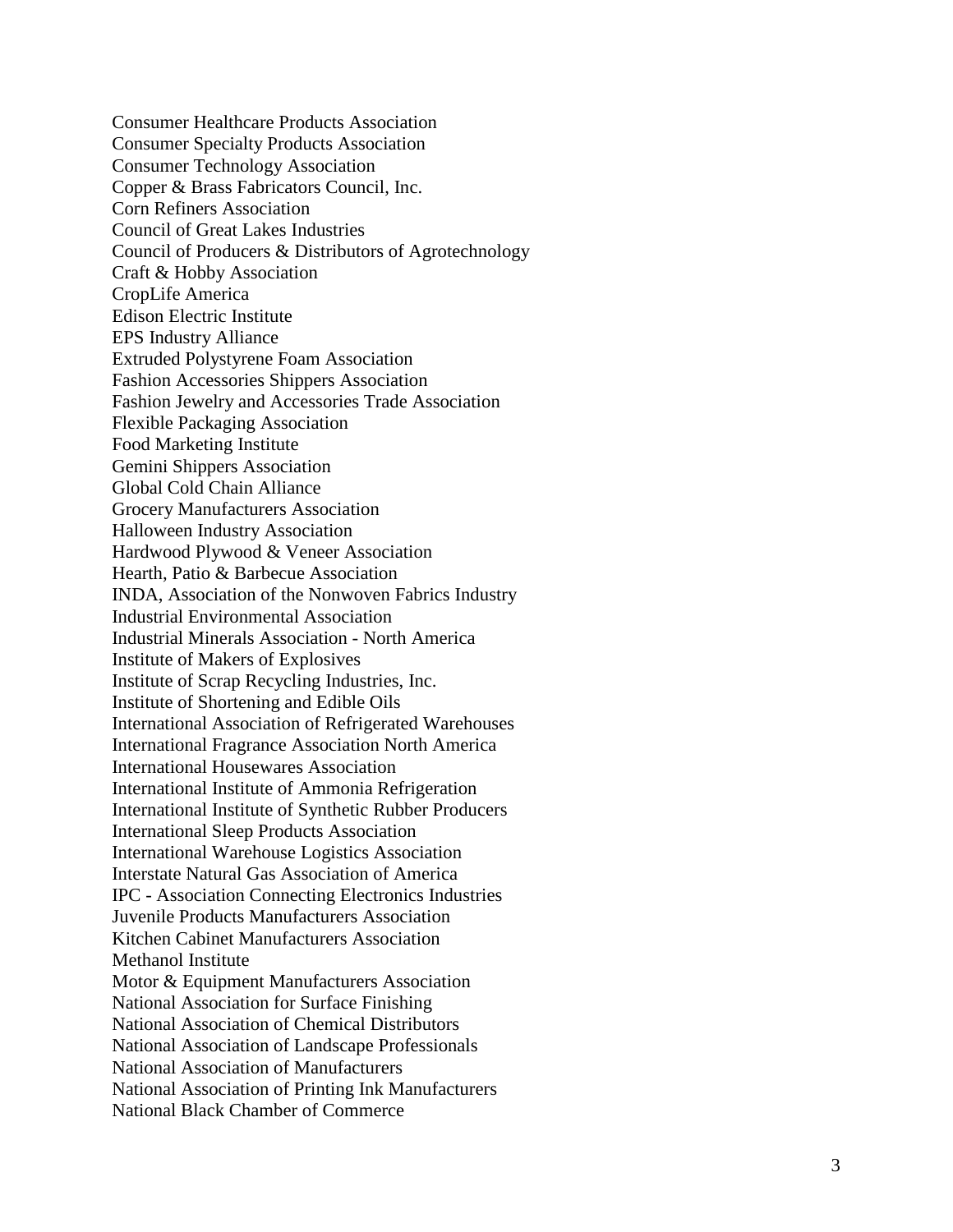National Cotton Council National Council of Textile Organizations National Electrical Manufacturers Association National Fisheries Institute National Grain and Feed Association National Grocers Association National Industrial Sand Association National Lime Association National Lumber and Building Material Dealers Association National Marine Manufacturers Association National Mining Association National Oilseed Processors Association National Pest Management Association National Ready Mixed Concrete Association National Retail Federation National Rural Electric Cooperative Association National Stone, Sand and Gravel Association National Tank Truck Carriers, Inc. National Tooling and Machining Association North American Die Casting Association North American Meat Institute Oregon Women in Timber Outdoor Power Equipment Institute Personal Care Products Council Personal Watercraft Industry Association Petroleum Marketers Association of America Pine Chemicals Association Plastic Pipe and Fittings Association Plastics Pipe Institute Polyisocyanurate Insulation Manufacturers Association Polyurethane Manufacturers Association Portland Cement Association Precision Machined Products Association Precision Metalforming Association PVC Pipe Association Recreation Vehicle Industry Association Resilient Floor Covering Institute Retail Industry Leaders Association Reusable Packaging Association Roof Coatings Manufacturers Association Rubber Manufacturers Association Snack Food Association Specialty Graphic Imaging Association SPI: The Plastics Industry Trade Association Sports & Fitness Industry Association Spray Polyurethane Foam Alliance SPRI, Inc. (representing the Single Ply Roofing Industry)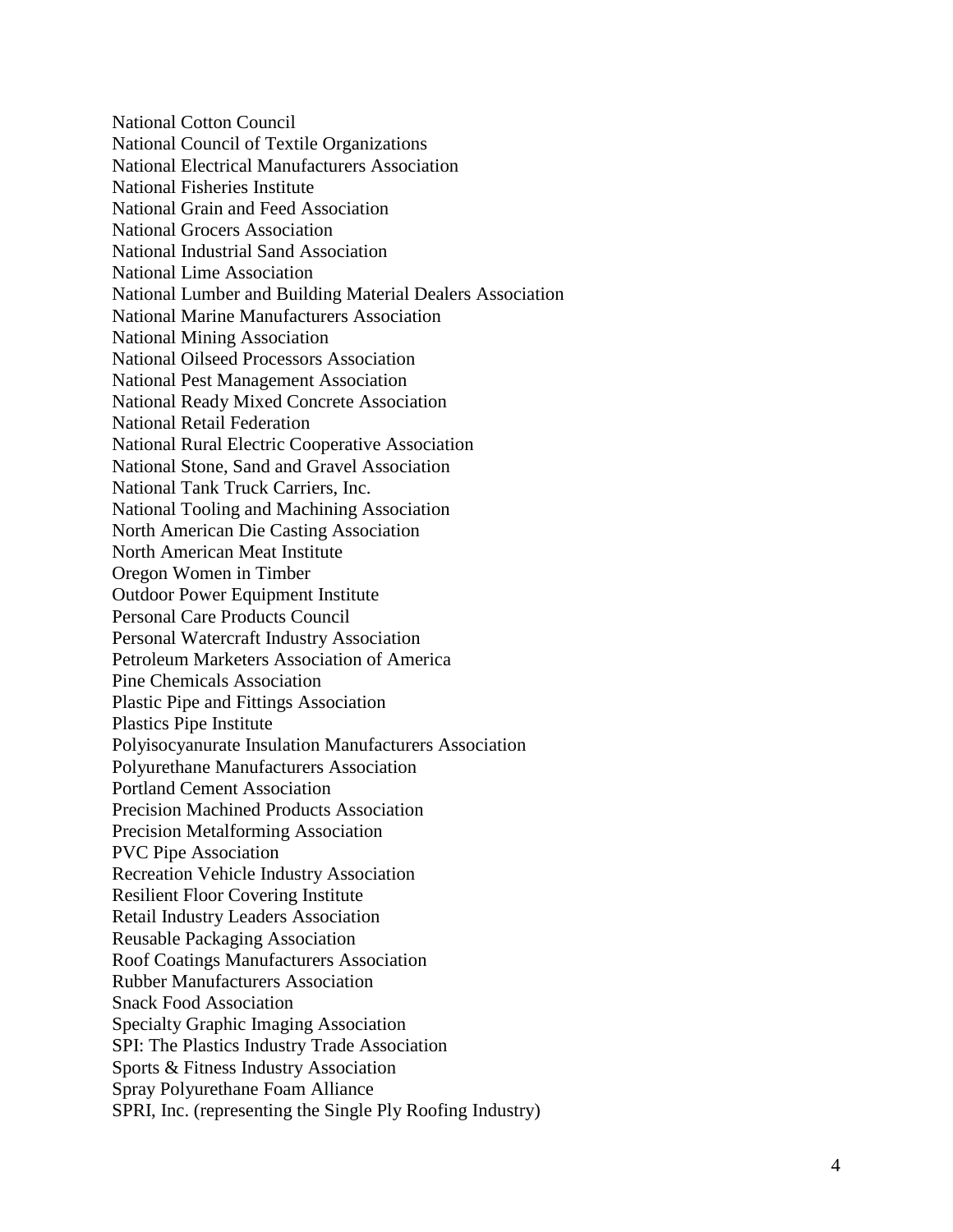Structural Insulated Panel Association Styrene Information & Research Center Textile Rental Services Association The Carpet and Rug Institute The Chlorine Institute The Silver Institute The Vinyl Institute Thermoset Resin Formulators Association Toy Industry Association Travel Goods Association Treated Wood Council United Egg Producers U.S. Chamber of Commerce U.S. Council for International Business USA Rice Federation Utility Solid Waste Activities Group Vinyl Building Council Vinyl Siding Institute, Inc. Wallcoverings Association Waterways Council, Inc. Window and Door Manufacturers Association

cc: The Honorable David Vitter The Honorable Tom Udall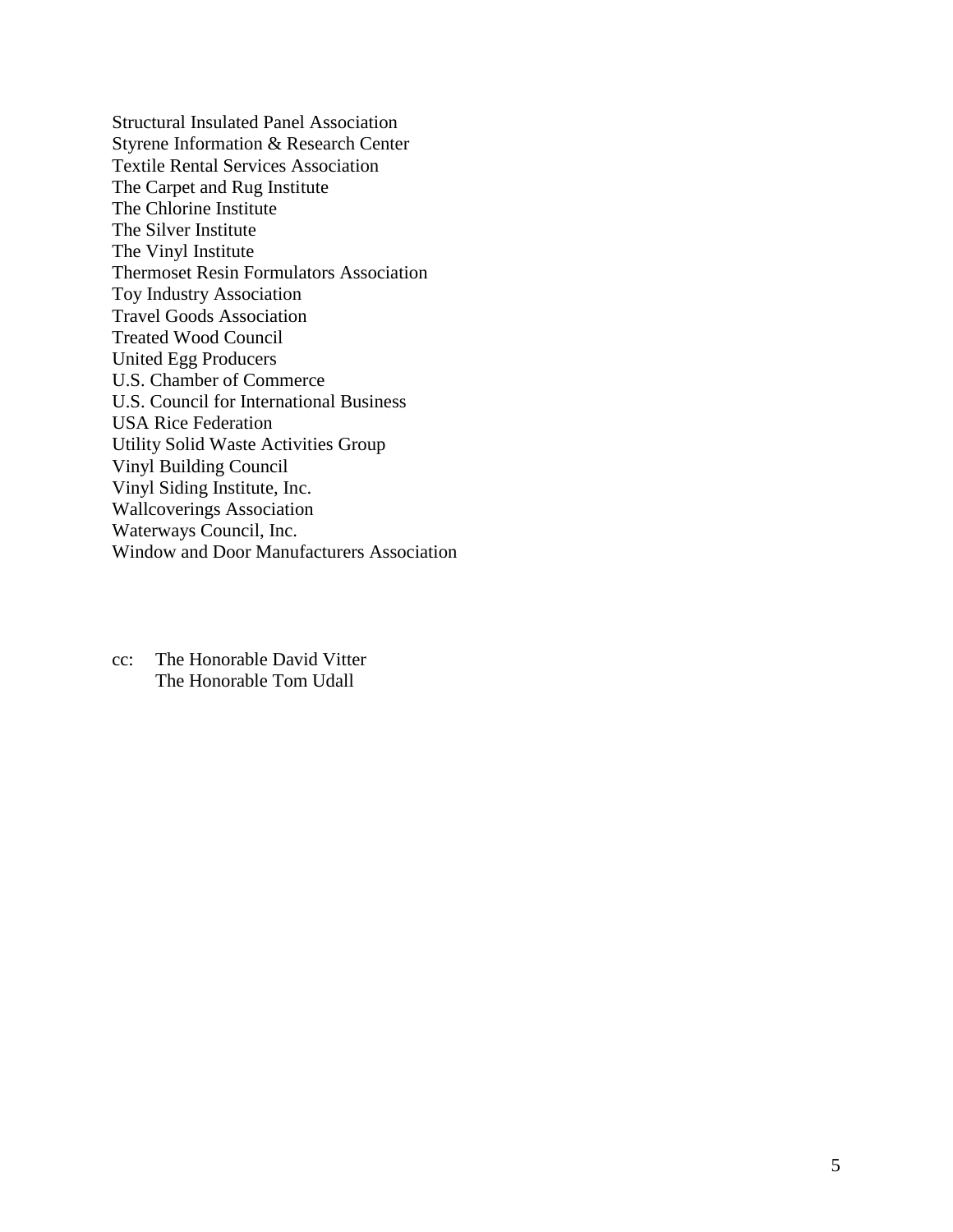## **AMERICAN ALLIANCE FOR INNOVATION (AAI) PRIORITIES TO ADDRESS IN HOUSE-SENATE CONFERENCE DISCUSSIONS ON TSCA REFORM**

The House of Representatives and the Senate are expected to reconcile their versions of legislation to modernize the Toxic Substances Control Act (TSCA) upon passage of the Senate bill. As the conference process unfolds, the following technical objectives and outcomes should be priorities for consideration.

| Objective                      | <b>Preferred Outcome(s)</b>                                                                          |
|--------------------------------|------------------------------------------------------------------------------------------------------|
| Maintain strong preemption     | Retain high priority "pause" on State actions taken<br>$\bullet$                                     |
| provisions                     | after the federal risk assessment process begins.                                                    |
|                                | Retain conflict limitation on grandfathered State laws.<br>$\bullet$                                 |
|                                | Strengthen the preemption waiver provisions in<br>$\bullet$                                          |
|                                | current law, and ensure they are implemented                                                         |
|                                | consistent with a nationally uniform chemical                                                        |
|                                | regulatory system. EPA should retain the discretion                                                  |
|                                | to grant or deny waivers.                                                                            |
|                                | Retain exemption for state actions related to clean air<br>$\bullet$                                 |
|                                | and clean water laws.                                                                                |
|                                | Retain exemption for state actions related to<br>$\bullet$                                           |
|                                | monitoring and information collection.                                                               |
| Ensure a robust, risk-based    | Ensure the prioritization process considers both<br>$\bullet$                                        |
| prioritization system to focus | hazard and exposure.                                                                                 |
| government and industry        | Include requirements to ensure the prioritization                                                    |
| resources on high priority     | process creates certainty and predictability in timing,                                              |
| substances                     | selection of chemicals, and outcomes, including a                                                    |
|                                | focus only on those uses that present the greatest risk                                              |
|                                | potential.                                                                                           |
|                                | Require prioritization screening only at a pace                                                      |
|                                | consistent with EPA ability to conduct risk<br>assessments (e.g., avoid creating a long list of high |
|                                | priority substances that EPA cannot address in a                                                     |
|                                | timely manner).                                                                                      |
|                                | Preserve requirement that EPA designate low priority<br>$\bullet$                                    |
|                                | substances. Provide clear guidance to EPA on                                                         |
|                                | chemicals to be considered as low priorities (e.g.,                                                  |
|                                | substances exempt from CDR reporting).                                                               |
|                                | Ensure a focus on chemicals that are actually in<br>$\bullet$                                        |
|                                | commerce (including chemicals on the EPA Work                                                        |
|                                | Plan Chemicals list).                                                                                |
|                                | Clarify Congressional direction and intent with<br>$\bullet$                                         |
|                                | respect to specific prioritization criteria (e.g., better                                            |
|                                | define "high hazard", "widespread exposure" and                                                      |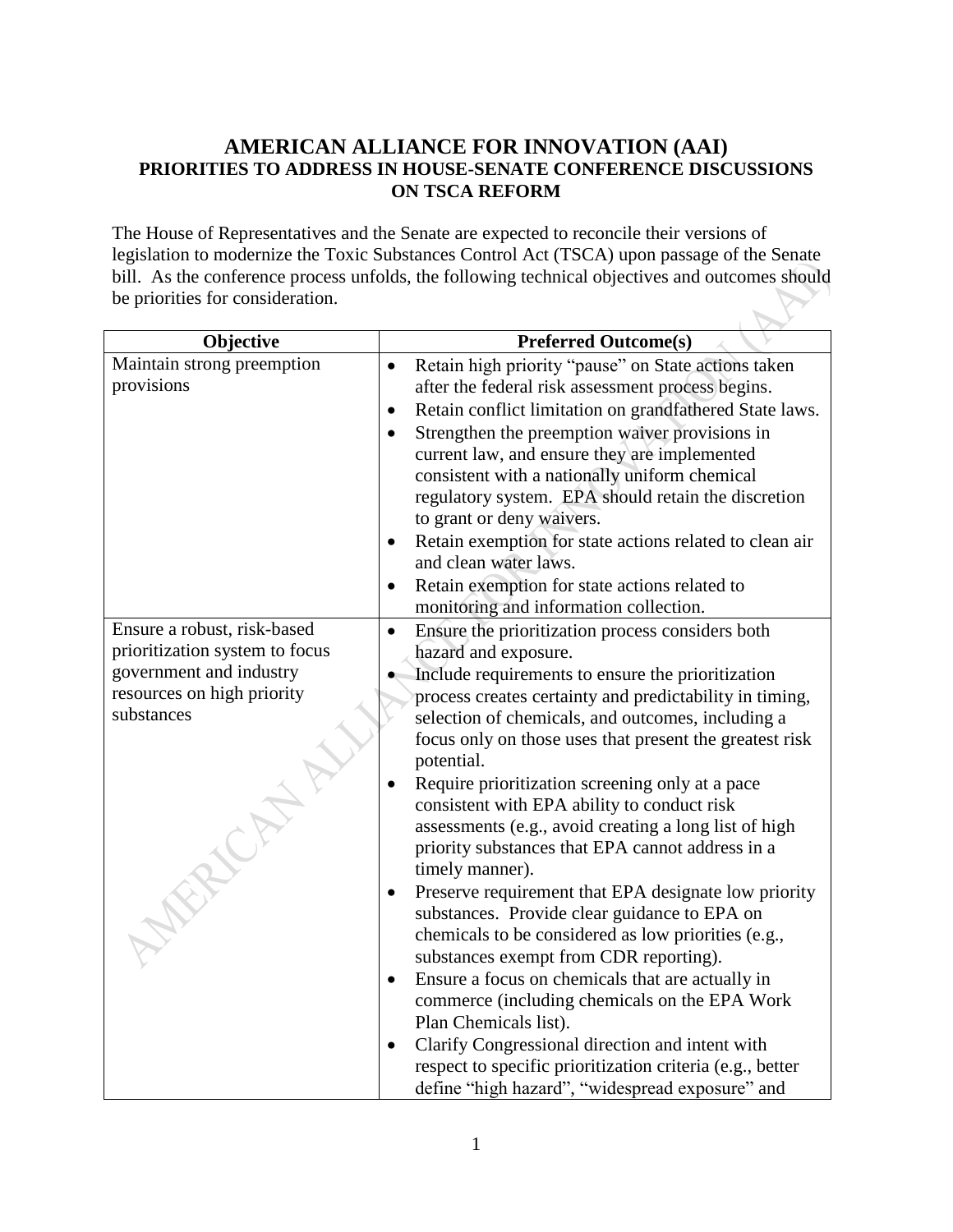|                                 | "proximity to water sources" as prioritization criteria).          |
|---------------------------------|--------------------------------------------------------------------|
|                                 | Retain process for manufacturers and processors to                 |
|                                 | make a voluntary request that a safety assessment be               |
|                                 | conducted.                                                         |
|                                 | Retain requirement for EPA to request information                  |
|                                 | from interested persons, to inform the prioritization              |
|                                 | process.                                                           |
|                                 | Retain requirement that EPA base prioritization                    |
|                                 | decisions on all available information.                            |
| Adopt a risk-based approach to  | Retain requirement for full transparency in the risk<br>$\bullet$  |
| assessment of all high-priority | assessment process, including publication of the scope             |
| substances, including PBTs, and | of assessments, and the hazards, exposures, conditions             |
| for manufacturer-requested      | of use and potentially exposed subpopulations                      |
| assessments                     | considered.                                                        |
|                                 | Ensure integration of hazard and exposure<br>$\bullet$             |
|                                 | information in assessments, and that the process                   |
|                                 | fosters certainty and predictability in scope,                     |
|                                 | timing/deadlines, and decision-making.                             |
|                                 | Ensure that PBT characteristics are simply one<br>$\bullet$        |
|                                 | criterion in the prioritization process, and that full risk        |
|                                 | assessment processes apply to such substances.                     |
|                                 | Eliminate a list-based approach to PBTs that requires<br>$\bullet$ |
|                                 | risk management actions on all listed substances                   |
|                                 | regardless of risk.                                                |
|                                 | Maintain the requirement that risk management                      |
|                                 | actions for PBTs reduce exposures "to the extent                   |
|                                 | practicable."                                                      |
|                                 | Metals and metal compounds should not be identified                |
|                                 | as persistent, bioaccumulative, and toxic substances,              |
|                                 | as specified in EPA's 2007 Framework for Metals                    |
|                                 | Risk Assessment.                                                   |
|                                 | Mandate EPA consideration of existing federal                      |
|                                 | regulation in determining the scope of a risk                      |
|                                 | assessment.                                                        |
|                                 | Permit industry requests for safety assessments, and<br>٠          |
|                                 | industry submission of draft safety assessments.                   |
|                                 | Retain requirement for EPA to develop guidance for<br>$\bullet$    |
|                                 | submission of industry draft safety assessments.                   |
| Ensure that confidentiality     | Retain approach that distinguishes information that<br>$\bullet$   |
| provisions protect essential    | must be asserted and that which must be substantiated              |
| proprietary information         | in order to obtain CBI protection.                                 |
|                                 | Clarify that while health and safety studies are not               |
|                                 | subject to protection from disclosure, confidential                |
|                                 | chemical identity in the context of health and safety              |
|                                 | studies is protected, including molecular structure and            |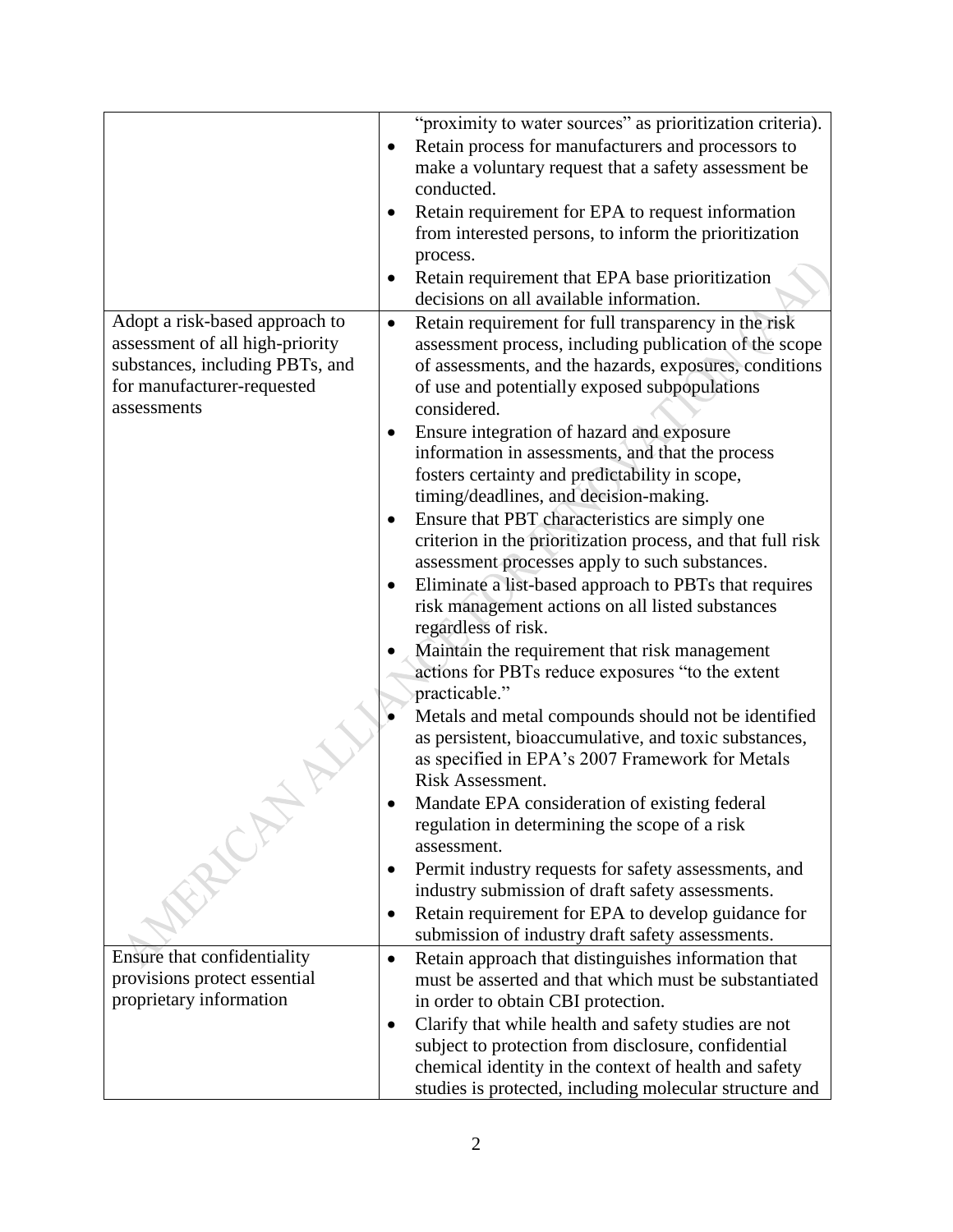|                                     | formula information.                                                |
|-------------------------------------|---------------------------------------------------------------------|
|                                     | Retain provision protecting CBI when contained in<br>$\bullet$      |
|                                     | material that has both confidential and                             |
|                                     | nonconfidential information within it.                              |
|                                     | Ensure that disclosure requirements to third parties                |
|                                     | include appropriate use of confidentiality agreements.              |
|                                     | Require EPA to provide a written statement of reasons<br>$\bullet$  |
|                                     | for the denial or modification of a CBI claim.                      |
|                                     | Retain requirements for EPA to provide notice to a                  |
|                                     | CBI claimant upon expiration of a claim, and notice                 |
|                                     | and the right to seek judicial appeal of an EPA                     |
|                                     | decision to disclose CBI.                                           |
| Ensure an efficient, tiered testing | Ensure that exposure or exposure potential is a factor<br>$\bullet$ |
| process                             | in EPA testing decisions.                                           |
|                                     | Require EPA to employ a tiered screening and testing<br>$\bullet$   |
|                                     | process.                                                            |
|                                     | Make clear that EPA cannot impose an express or                     |
|                                     | constructive minimum data set, or require testing for               |
|                                     | the purposes of prioritization.                                     |
|                                     | Maintain reimbursement provisions in existing law.<br>$\bullet$     |
| Adopt workable amendments and       | Ensure a focus on chemicals actually in commerce by<br>$\bullet$    |
| clarifications to TSCA reporting    | "resetting" the TSCA Inventory. Require EPA to                      |
| and recordkeeping provisions        | retain the current scope of the Inventory.                          |
|                                     | Adopt a timeframe and deadlines for an Inventory                    |
|                                     | reset that are reasonable and attainable.                           |
|                                     | Mandate that EPA reset the Inventory as efficiently as              |
|                                     | possible (e.g., avoid duplicative or unnecessary                    |
|                                     | reporting; maintaining existing exemptions from                     |
|                                     | reporting).                                                         |
|                                     | Ensure that the mechanism for inventory reporting is                |
|                                     | efficient and effective and not overly burdensome for               |
|                                     | those manufacturers/processors dealing with a high                  |
|                                     | number of low volume materials.                                     |
|                                     | Ensure that no substance is removed from the                        |
|                                     | Inventory in the active/inactive reset process.                     |
|                                     | Preserve Class 2 nomenclature system and practices<br>٠             |
|                                     | for UVCBs. Require EPA to develop guidance for                      |
|                                     | nomenclature equivalents.                                           |
|                                     | Clarify ability to seek Inventory corrections, and                  |
|                                     | establish an efficient process to make corrections.                 |
|                                     | Ensure that in setting reporting requirements, EPA<br>٠             |
|                                     | looks to the entities most likely to have relevant                  |
|                                     | information.                                                        |
|                                     | Retain requirement for EPA to periodically consult                  |
|                                     | with SBA and update definition of small                             |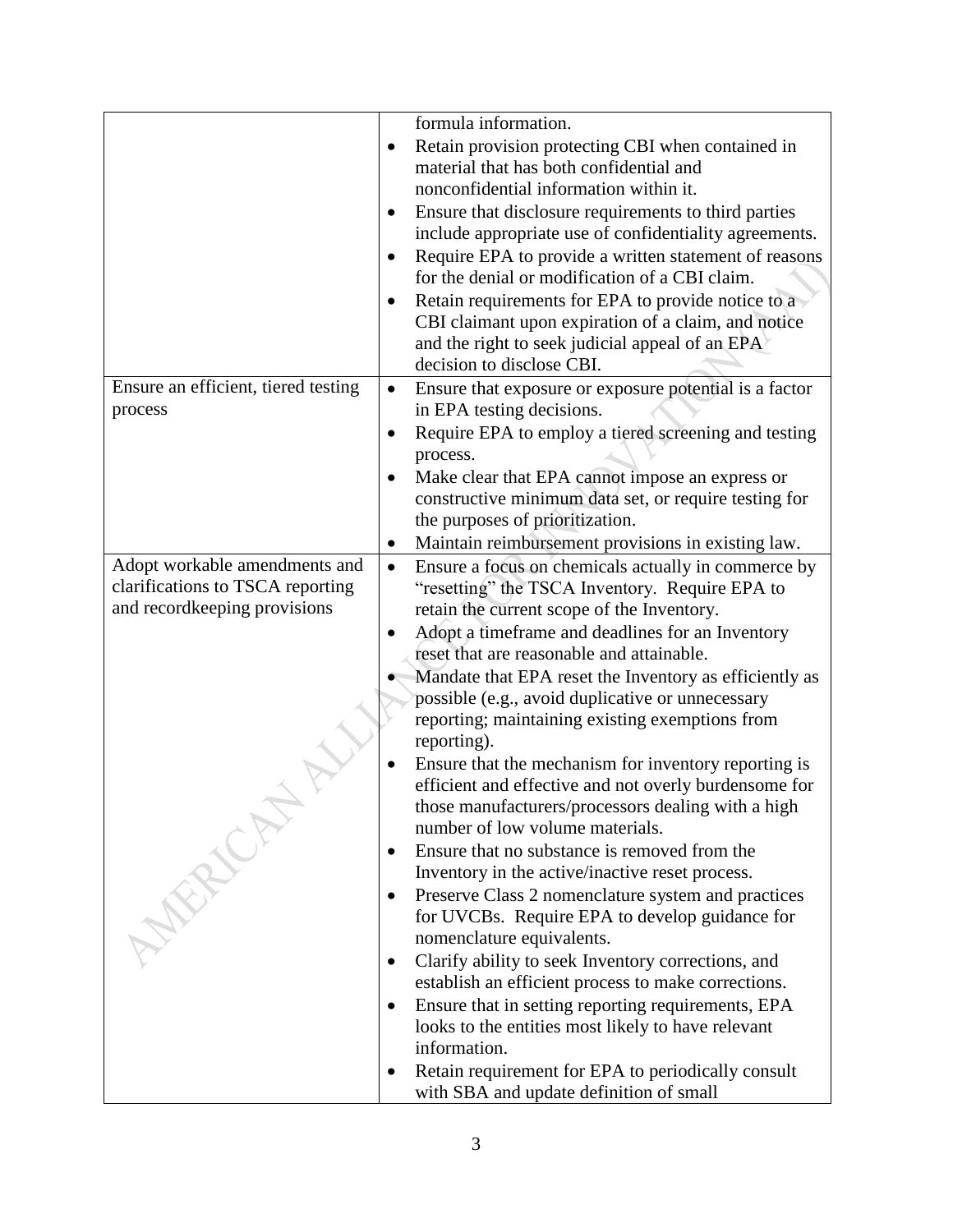|                                     | manufacturers/processors for the purposes of                                         |
|-------------------------------------|--------------------------------------------------------------------------------------|
|                                     | reporting.                                                                           |
|                                     | Ensure EPA resources are appropriately focused by                                    |
|                                     | requiring EPA to review only a representative set of                                 |
|                                     | prior claims for protection for confidential chemical                                |
|                                     | identity.                                                                            |
| Provide authority to ensure         | Require EPA to consider cost and benefit in deciding<br>$\bullet$                    |
| efficient and effective             | which regulatory option to apply in rulemaking.                                      |
| consideration and implementation    | Retain EPA authority to adopt critical use and other<br>$\bullet$                    |
| of risk management measures         | appropriate exemptions from risk management                                          |
|                                     | measures.                                                                            |
|                                     | Ensure that critical use exemptions for substances that<br>$\bullet$                 |
|                                     | are banned or phased out are not subject to time                                     |
|                                     | limits, or are renewable.                                                            |
|                                     | Ensure appropriate exemptions for replacement parts.<br>٠                            |
|                                     | Apply risk management measures to articles only to                                   |
|                                     | the extent necessary to address risks from exposure to                               |
|                                     | the chemical substance from the article or category of                               |
|                                     | articles.                                                                            |
| Ensure Congressional direction to   | Provide EPA sufficient direction and authority to<br>$\bullet$                       |
| manage EPA imposition and           | assess fees in appropriate circumstances, including a                                |
| collection of fees                  | requirement to develop the fee system (including fee                                 |
|                                     | attachment points) in consultation with industry.                                    |
|                                     | Restrain EPA authority to impose fees arbitrarily on                                 |
|                                     | any TSCA-related activity.<br>Ensure that fees for manufacturer-led risk assessments |
|                                     | are used only for that purpose.                                                      |
|                                     | Clarify that fees cannot be assessed for submitting                                  |
|                                     | exemption notices (e.g., low volume or polymers).                                    |
| Retain appropriate definitions in a | Preserve a definition of "susceptible subpopulation"<br>$\bullet$                    |
| revised TSCA                        | that EPA has a mandate to identify specific                                          |
|                                     | subpopulations that are affected/to be addressed in a                                |
|                                     | given risk assessment.                                                               |
|                                     | Ensure that the scope of EPA authority under TSCA<br>٠                               |
|                                     | is not expanded into areas that are under the                                        |
|                                     | jurisdiction of other federal agencies.                                              |
| To promote innovation, ensure an    | Modify the Section 5 new chemicals program only<br>$\bullet$                         |
| efficient and effective new         | insofar as necessary to ensure—                                                      |
| chemicals review program            | appropriate review of new chemical<br>$\circ$                                        |
|                                     | notifications within current deadlines.                                              |
|                                     | sufficient EPA resources to make timely and<br>$\circ$                               |
|                                     | efficient PMN decisions.                                                             |
|                                     | EPA does not interpret its authority to<br>$\circ$                                   |
|                                     | expressly or constructively impose blanket                                           |
|                                     | Significant New Use Rules in PMN decisions.                                          |